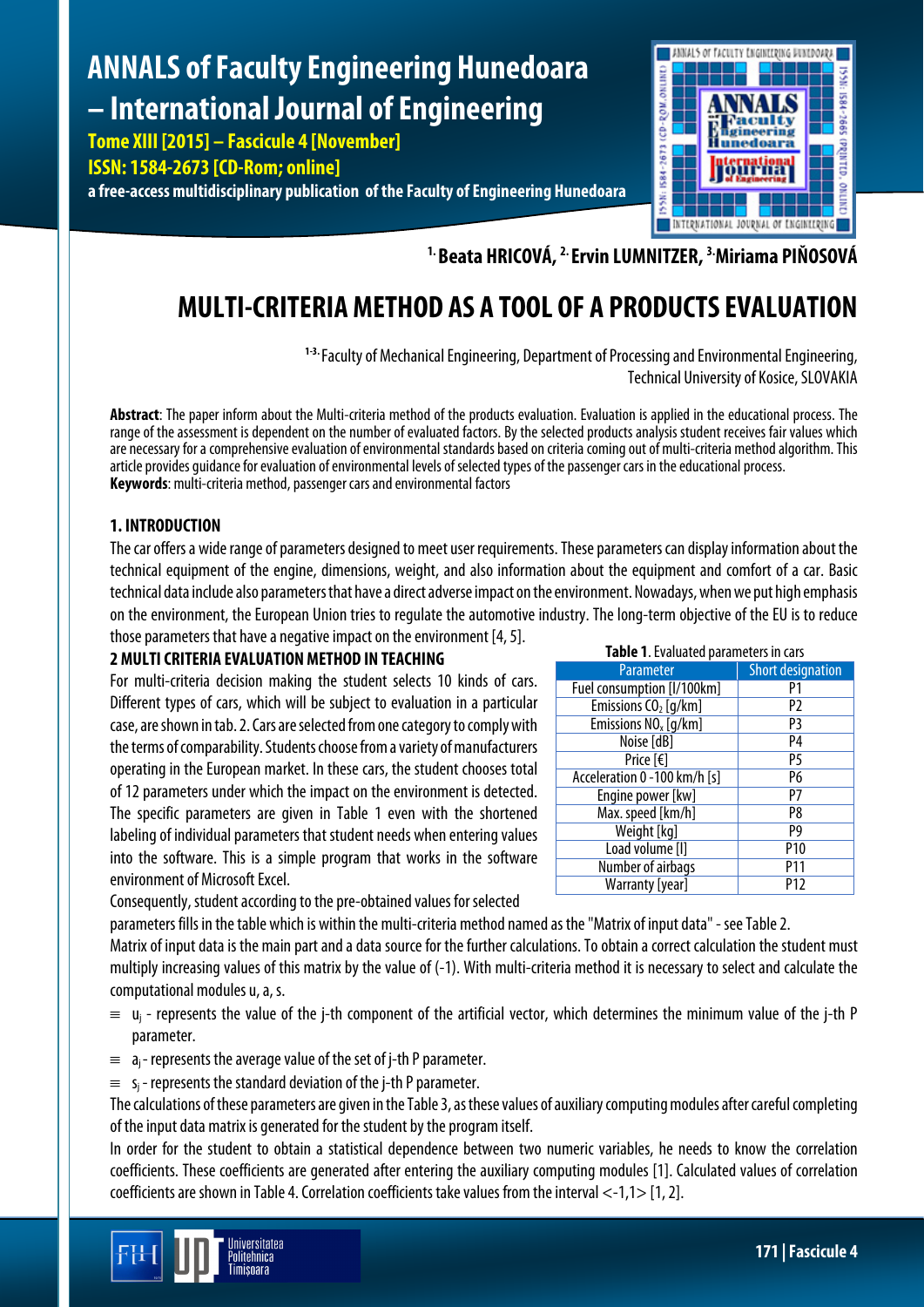|                     | Table 2. Matrix of input data according to the software |                                               |                                               |                      |                                |                                          |                                |                         |                |                                                                                                                                                                                   |                                     |                           |  |
|---------------------|---------------------------------------------------------|-----------------------------------------------|-----------------------------------------------|----------------------|--------------------------------|------------------------------------------|--------------------------------|-------------------------|----------------|-----------------------------------------------------------------------------------------------------------------------------------------------------------------------------------|-------------------------------------|---------------------------|--|
|                     | Matrix of input data                                    |                                               |                                               |                      |                                |                                          |                                |                         |                |                                                                                                                                                                                   |                                     |                           |  |
| Parameter<br>/ Type | <b>Fuel</b><br>consumption<br>[1/100km]                 | <b>Emissions</b><br>CO <sub>2</sub><br>[q/km] | <b>Emissions</b><br>NO <sub>x</sub><br>[q/km] | <b>Noise</b><br>[dB] | Price<br>$[\mathbf{\epsilon}]$ | <b>Acceleration</b><br>0-100 km/h<br>[s] | <b>Engine</b><br>power<br>[kw] | Max.<br>speed<br>[km/h] | Weight<br>[kg] | Load<br>volume<br>$[] \centering \includegraphics[width=0.47\textwidth]{images/TrDiM1.png} \caption{The 3D (blue) and 4D (blue) are shown in the left panel.} \label{TrDiM1.png}$ | <b>Number</b><br>$\circ$<br>airbags | <b>Warranty</b><br>[year] |  |
|                     | $\overline{\phantom{a}}$                                |                                               |                                               | ٠                    | ÷.                             | ٠                                        | $+$                            | $+$                     | ÷.             | $+$                                                                                                                                                                               | $^{+}$                              | $+$                       |  |
| Opel Corsa          | 5.3                                                     | 124                                           | 0.0422                                        | 62                   | 8290                           | 13.6                                     | 63                             | 172                     | 1145           | 285                                                                                                                                                                               | 2                                   | 6                         |  |
| <b>Fiat Punto</b>   | 5.4                                                     | 126                                           | 0.0403                                        | 64                   | 8110                           | 14.4                                     | 51                             | 156                     | 1030           | 275                                                                                                                                                                               | $\overline{2}$                      | 5                         |  |
| Citroën C3          | 4.3                                                     | 99                                            | 0.429                                         | 61                   | 8790                           | 14.3                                     | 50                             | 163                     | 1045           | 300                                                                                                                                                                               | 4                                   | $\overline{2}$            |  |
| Renault<br>Clio     | 5.5                                                     | 127                                           | 0.022                                         | 62                   | 8888                           | 15.4                                     | 54                             | 167                     | 1563           | 300                                                                                                                                                                               | 4                                   | 5                         |  |
| Hyundai<br>i20      | 4.9                                                     | 114                                           | 0.0355                                        | 63                   | 8990                           | 12.7                                     | 63                             | 168                     | 1515           | 295                                                                                                                                                                               | 6                                   | 5                         |  |
| Škoda<br>Fabia      | 5.5                                                     | 128                                           | 0.0362                                        | 61                   | 8990                           | 14.9                                     | 51                             | 163                     | 1095           | 315                                                                                                                                                                               | 4                                   | $\overline{2}$            |  |
| Seat Ibiza          | 5.9                                                     | 139                                           | 0.036                                         | 62                   | 9250                           | 11.8                                     | 63                             | 177                     | 1560           | 292                                                                                                                                                                               | 6                                   | $\overline{4}$            |  |
| Peugeot<br>208      | 4.3                                                     | 99                                            | 0.0186                                        | 63                   | 8990                           | 14                                       | 50                             | 163                     | 1485           | 285                                                                                                                                                                               | 6                                   | 4                         |  |
| <b>VW Polo</b>      | 4.7                                                     | 106                                           | 0.034                                         | 61                   | 9750                           | 15.5                                     | 47                             | 161                     | 1570           | 280                                                                                                                                                                               | 6                                   | 5                         |  |
| Ford<br>Fiesta      | 4.6                                                     | 105                                           | 0.0405                                        | 63                   | 9590                           | 14.9                                     | 59                             | 165                     | 1525           | 276                                                                                                                                                                               | 7                                   | 4                         |  |

#### **Table 3**. Auxiliary computing modules according to the software

|            |      | P2      | P3      | <b>P4</b> | P5       |        |         | P <sub>8</sub> | P9       | P10      |        | P12    |
|------------|------|---------|---------|-----------|----------|--------|---------|----------------|----------|----------|--------|--------|
| u:         |      | 99      | 0.0186  | 61        | 8110     |        | $-63$   | $-177$         | 1030     | -315     |        | -6     |
| a:         | 5.04 | 116.7   | 0.07343 | 62.2      | 8963.8   | 14.15  | $-55.1$ | $-165.5$       | 1353.3   | $-290.3$ | -4.,   | ـہ.−4  |
| $\vert$ s: |      | 13.2518 | 0.1188  | 0.9798    | 480.9511 | 1.1200 | 5.9573  | 5.5902         | 227.2246 | 11.9336  | 1.6763 | 1.2490 |

**Table 4**. Triangular matrix of indexes of correlation r<sub>ij</sub> according to the software

|        | Triangular matrix of indexes of correlation r <sub>ii</sub> according to the software |                |            |            |            |            |            |            |            |            |            |  |  |
|--------|---------------------------------------------------------------------------------------|----------------|------------|------------|------------|------------|------------|------------|------------|------------|------------|--|--|
| r[x,y] |                                                                                       | $\overline{2}$ | 3          | 4          |            | 6          |            | 8          | 9          | 10         | 11         |  |  |
|        |                                                                                       |                |            |            |            |            |            |            |            |            |            |  |  |
| 2      | 0.99712                                                                               |                |            |            |            |            |            |            |            |            |            |  |  |
| 3      | $-0.45064$                                                                            | $-0.42796$     |            |            |            |            |            |            |            |            |            |  |  |
| 4      | 0.00387                                                                               | 0.02773        | $-0.40468$ |            |            |            |            |            |            |            |            |  |  |
| 5      | $-0.27447$                                                                            | $-0.31629$     | $-0.13011$ | $-0.35388$ |            |            |            |            |            |            |            |  |  |
| 6      | $-0.29443$                                                                            | $-0.35068$     | 0.03254    | $-0.23692$ | 0.16197    |            |            |            |            |            |            |  |  |
|        | $-0.39640$                                                                            | $-0.42852$     | 0.26007    | $-0.27069$ | 0.08906    | 0.71712    |            |            |            |            |            |  |  |
| 8      | $-0.43396$                                                                            | $-0.45694$     | 0.14394    | 0.18257    | $-0.12746$ | 0.68756    | 0.80925    |            |            |            |            |  |  |
| 9      | $-0.04698$                                                                            | $-0.07688$     | $-0.47757$ | 0.07564    | 0.72475    | $-0.10324$ | $-0.23889$ | $-0.38100$ |            |            |            |  |  |
| 10     | $-0.25855$                                                                            | $-0.26742$     | $-0.25606$ | 0.59526    | 0.02999    | 0.02581    | $-0.04965$ | 0.20611    | 0.20504    |            |            |  |  |
| 11     | 0.37084                                                                               | 0.38669        | 0.15538    | 0.02435    | $-0.89100$ | 0.12516    | 0.09313    | 0.19742    | $-0.79074$ | $-0.10048$ |            |  |  |
| 12     | $-0.21547$                                                                            | $-0.20300$     | 0.58054    | $-0.45760$ | 0.19470    | 0.10722    | 0.38706    | 0.18619    | $-0.34580$ | $-0.60785$ | $-0.16239$ |  |  |

Then the student according to the rules of multi-objective evaluation methods adjusts values of descriptors. Instead of laborious counting of the difference between the values  $a_j$  and  $a_{ij}$ , software automatically generates for the student a matrix of modified descriptors which is displayed in the Table 5.

|    | The matrix of the modified descriptors |         |            |        |          |         |        |         |          |         |        |                   |
|----|----------------------------------------|---------|------------|--------|----------|---------|--------|---------|----------|---------|--------|-------------------|
|    |                                        |         | 3.         | 4      | 5        | 6       |        | 8       | 9        | 10      | 11     | $12 \overline{ }$ |
|    | 0.26                                   | 7.3     | $-0.03123$ | $-0.2$ | $-673.8$ | $-0.55$ | $-7.9$ | $-6.5$  | $-208.3$ | 5.3     | 2.7    | $-1.8$            |
| 2  | 0.36                                   | 9.3     | $-0.03313$ | 1.8    | $-853.8$ | 0.25    | 4.1    | 9.5     | $-323.3$ | 15.3    | 2.7    | $-0.8$            |
| 3  | $-0.74$                                | $-17.7$ | 0.35557    | $-1.2$ | $-173.8$ | 0.15    | 5.1    | 2.5     | $-308.3$ | $-9.7$  | 0.7    | 2.2               |
| 4  | 0.46                                   | 10.3    | $-0.05143$ | $-0.2$ | $-75.8$  | 1.25    | 1.1    | -1.5    | 209.7    | $-9.7$  | 0.7    | $-0.8$            |
| 5  | $-0.14$                                | $-2.7$  | $-0.03793$ | 0.8    | 26.2     | $-1.45$ | $-7.9$ | $-2.5$  | 161.7    | -4.7    | $-1.3$ | $-0.8$            |
| 6  | 0.46                                   | 11.3    | $-0.03723$ | $-1.2$ | 26.2     | 0.75    | 4.1    | 2.5     | $-258.3$ | $-24.7$ | 0.7    | 2.2               |
| 7  | 0.86                                   | 22.3    | $-0.03743$ | $-0.2$ | 286.2    | $-2.35$ | $-7.9$ | $-11.5$ | 206.7    | $-1.7$  | $-1.3$ | 0.2               |
| 8  | $-0.74$                                | $-17.7$ | $-0.05483$ | 0.8    | 26.2     | $-0.15$ | 5.1    | 2.5     | 131.7    | 5.3     | $-1.3$ | 0.2               |
| 9  | $-0.34$                                | $-10.7$ | $-0.03943$ | $-1.2$ | 786.2    | 1.35    | 8.1    | 4.5     | 216.7    | 10.3    | $-1.3$ | $-0.8$            |
| 10 | $-0.44$                                | $-11.7$ | $-0.03293$ | 0.8    | 626.2    | 0.75    | $-3.9$ | 0.5     | 171.7    | 14.3    | $-2.3$ | 0.2               |

## **Table 5**. The matrix of the modified descriptors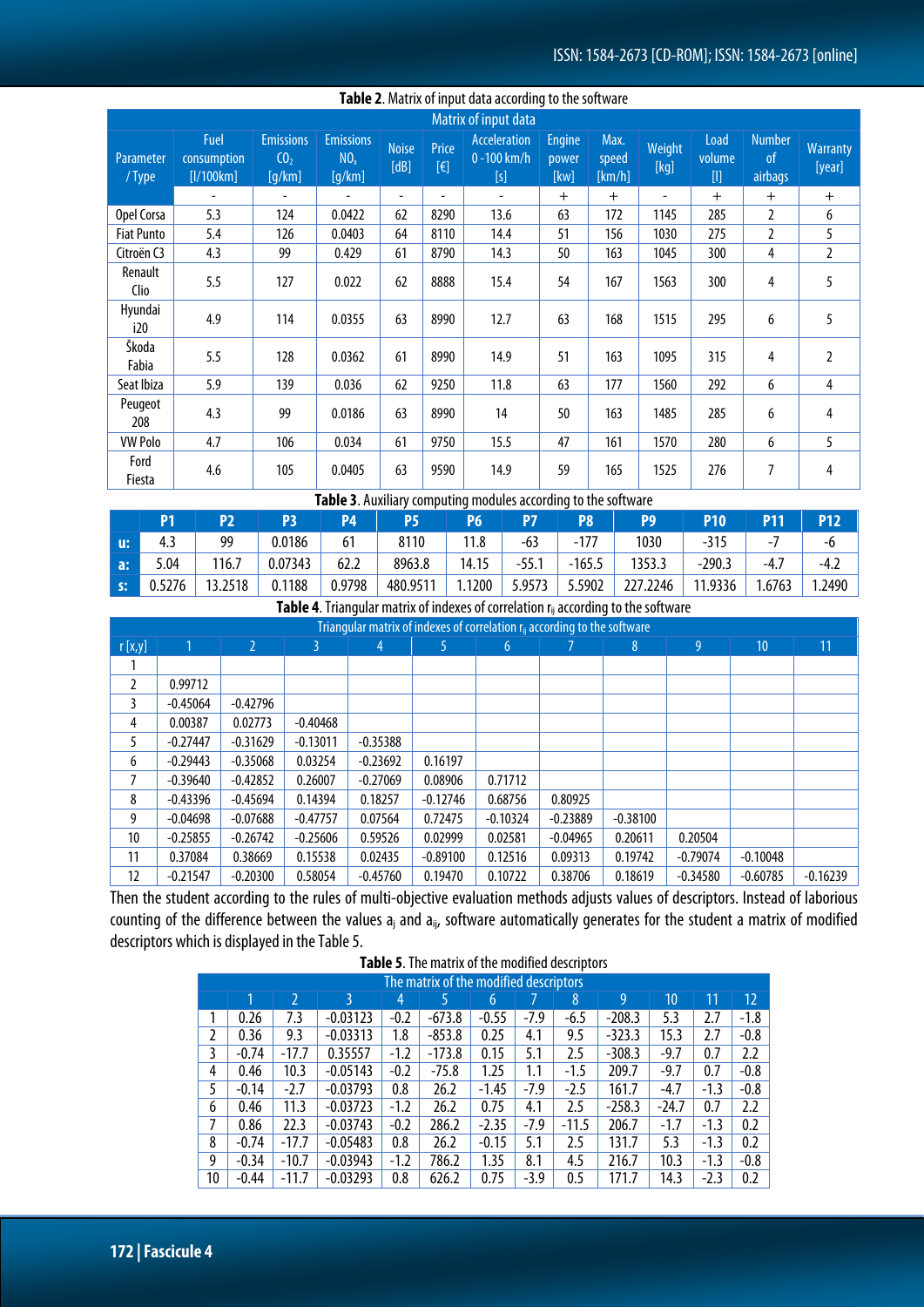Consequently, student accesses to the specifying of the car parameters based on the generated table of significance of individual parameters test (Table 6). The table, based on the predefined relationships shows strengths  $(+)$  and weaknesses  $(-)$  of the rated car. For the coefficients of dependence applies:

- $\equiv$  from +1,0 to +0,7 strong positive dependence (+\*\*)
- $\equiv$  from +0,7 to +0,3 weak positive dependence (+\*)
- $\equiv$  from +0,3 to 0 low positive dependence (+)
- $\equiv$  from 0 to -0,3 low negative dependence (-)
- $\equiv$  from -0,3 to -0,7 weak negative dependence (-\*)
- $\equiv$  from -0,7 to -1,0 wrong negative dependence (-\*\*)

#### **Table 6**. Test of significance

|               | <b>Test of significance</b> |                          |                          |                          |                          |          |        |                          |        |                          |        |              |
|---------------|-----------------------------|--------------------------|--------------------------|--------------------------|--------------------------|----------|--------|--------------------------|--------|--------------------------|--------|--------------|
| T[x,y]        |                             |                          |                          | 4                        |                          | b        |        | 8                        | O      | 10                       | 11     | 12           |
|               | $\pm$                       | $\pm$                    | $\overline{\phantom{a}}$ | $\overline{\phantom{a}}$ | $***$                    |          | $***$  | $***$                    | $-x$ * | $\pm$                    | $+$ ** | $***$        |
|               | $+^*$                       | $+\infty$                | $\overline{\phantom{0}}$ | $+$ **                   | $***$                    | $^{+}$   | $+^*$  | $+^{**}$                 | $-x$   | $+$ **                   | $+$ ** | $\mathbf{H}$ |
|               | $-\overline{***}$           | $***$                    | $+$ **                   | $***$                    | $\overline{\phantom{a}}$ | $^{+}$   | $+***$ | $^+$                     | $-x$ * | $***$                    | $\pm$  | $+***$       |
| Д             | $+***$                      | $+$ **                   | $\overline{\phantom{a}}$ | $\overline{\phantom{a}}$ | -                        | $+***$   | $\pm$  | $\overline{\phantom{0}}$ | $+$ ** | $***$                    | $\pm$  | $\mathbf{H}$ |
|               | $\overline{\phantom{0}}$    | $\overline{\phantom{0}}$ | $\overline{\phantom{0}}$ | $+$ **                   | ┿                        | $-$ **   | $***$  | $\overline{\phantom{0}}$ | $+^*$  | $\overline{\phantom{0}}$ | $***$  | $\mathbf{H}$ |
| h             | $+$ **                      | $+$ **                   | -                        | $***$                    | ┿                        | $+^*$    | $+^*$  | ┿                        | $-x$ * | $-\overline{***}$        | $\pm$  | $+$ **       |
|               | $+$ **                      | $+$ **                   | -                        | $\overline{\phantom{a}}$ | $+^*$                    | $-x$     | $***$  | $***$                    | $+$ ** | $\overline{\phantom{0}}$ | $***$  | $\pm$        |
| $\Omega$<br>Ω | $***$                       | $***$                    | $\overline{\phantom{0}}$ | $+$ **                   | $\pm$                    | -        | $+$ ** | $^+$                     | $+^*$  | $\ddot{}$                | $***$  | ÷            |
| a             | $\mathbf{H}$                | $**$                     | -                        | $***$                    | $+$ **                   | $+^{**}$ | $+$ ** | $+$ **                   | $+***$ | $+$ **                   | $***$  | $-\star$     |
| 10            | $***$                       | $***$                    | $\overline{\phantom{a}}$ | $+***$                   | $+$ **                   | $+^*$    | $-$ *  | $^{+}$                   | $+***$ | $+$ **                   | $***$  | $\pm$        |

#### **Table 7**. The values of reduction constants

| ινπνιαπιν                         |         |  |  |  |  |  |  |  |  |
|-----------------------------------|---------|--|--|--|--|--|--|--|--|
| The values of reduction constants |         |  |  |  |  |  |  |  |  |
| k1                                |         |  |  |  |  |  |  |  |  |
| k2                                | 0.00288 |  |  |  |  |  |  |  |  |
| k3                                | 0.31425 |  |  |  |  |  |  |  |  |
| k4                                | 0.57657 |  |  |  |  |  |  |  |  |
| k5                                | 0.27881 |  |  |  |  |  |  |  |  |
| k6                                | 0.28344 |  |  |  |  |  |  |  |  |
| k7                                | 0.04797 |  |  |  |  |  |  |  |  |
| k8                                | 0.01119 |  |  |  |  |  |  |  |  |
| k9                                | 0.04940 |  |  |  |  |  |  |  |  |
| k10                               | 0.09270 |  |  |  |  |  |  |  |  |
| k11                               | 0.00415 |  |  |  |  |  |  |  |  |
| <b>1,17</b>                       | ሰ ሰ1ሰሰረ |  |  |  |  |  |  |  |  |

Correlation matrix represents further indication that helps the student by means of software to evaluate the relationships between descriptors and forms the basis for calculating the reduction constants  $k_n$  listed in Table 7.

Calculations based on predefined parameters are set the way that the smallest value of quantifier Qi marked the object with the best features and minimal negative impact on the environment and vice versa, the biggest value of Qi marked the object with the worst properties and therefore with the greatest negative impact on the environment [1, 2]. After this categorization the program generates obtained values of quantifier for the student (Table 8), which represent the fair impact values of compared cars on the environment, based on pre-selected parameters listed in tab 1.

Based on the obtained values student finally verbally evaluates the result of the analysis and defines the input parameters that were decisive for the result obtained.

In the case of our example student stated that the car with the lowest impact on the environment is Citroen C3, due to its low fuel consumption in the combined cycle, low levels of CO<sub>2</sub> and NOx emissions and low noise. The least satisfactory passenger vehicle student named Fiat Punto, because of its fuel economy, high levels of  $CO<sub>2</sub>$  and high noise levels. k12 0.01096

|  | Table 8. The values of quantifier Qi |  |  |  |
|--|--------------------------------------|--|--|--|
|--|--------------------------------------|--|--|--|

|            | <b>Final value of the quantifier</b> |            |                     |             |             |            |             |                |             |  |  |  |
|------------|--------------------------------------|------------|---------------------|-------------|-------------|------------|-------------|----------------|-------------|--|--|--|
|            | 02                                   | 03         | 04                  |             | 06          | 07         | 08          | 09             | 010         |  |  |  |
| Opel Corsa | <b>Fiat Punto</b>                    | Citroën C3 | <b>Renault Clio</b> | Hyundai i20 | Škoda Fabia | Seat Ibiza | Peugeot 208 | <b>VW Polo</b> | Ford Fiesta |  |  |  |
| 3.3919     | 5.0419                               | 2.4079     | 4.5810              | 3900.د      | 8031.،      | 4.6504     | 2.7285      | 3.2488         | 3.9315      |  |  |  |

## **3.CONCLUSIONS**

By the example above we were able to prove the justness of using information-communicative technologies in the educational process, as manual calculation of the example would take the student took at least 4 lessons. In terms of applicability of the applied method, the most important is not the calculation and its individual steps, but the result itself. Nowadays, when we put high emphasis on the environment, it is important to give students a realistic example (method) of using a variety of methods available for evaluating the impact of products on the environment. Generally, designed software product is not only applicable to specific products, but more importantly, even in assessing the impact of various activities on the environment and on humans [3].

## **Acknowledgement**

This paper was written in frame of the work on the projects KEGA 039 TUKE-4/2015. This work was supported by the Slovak Research and Development Agency under the contract No. APVV-0432-12.